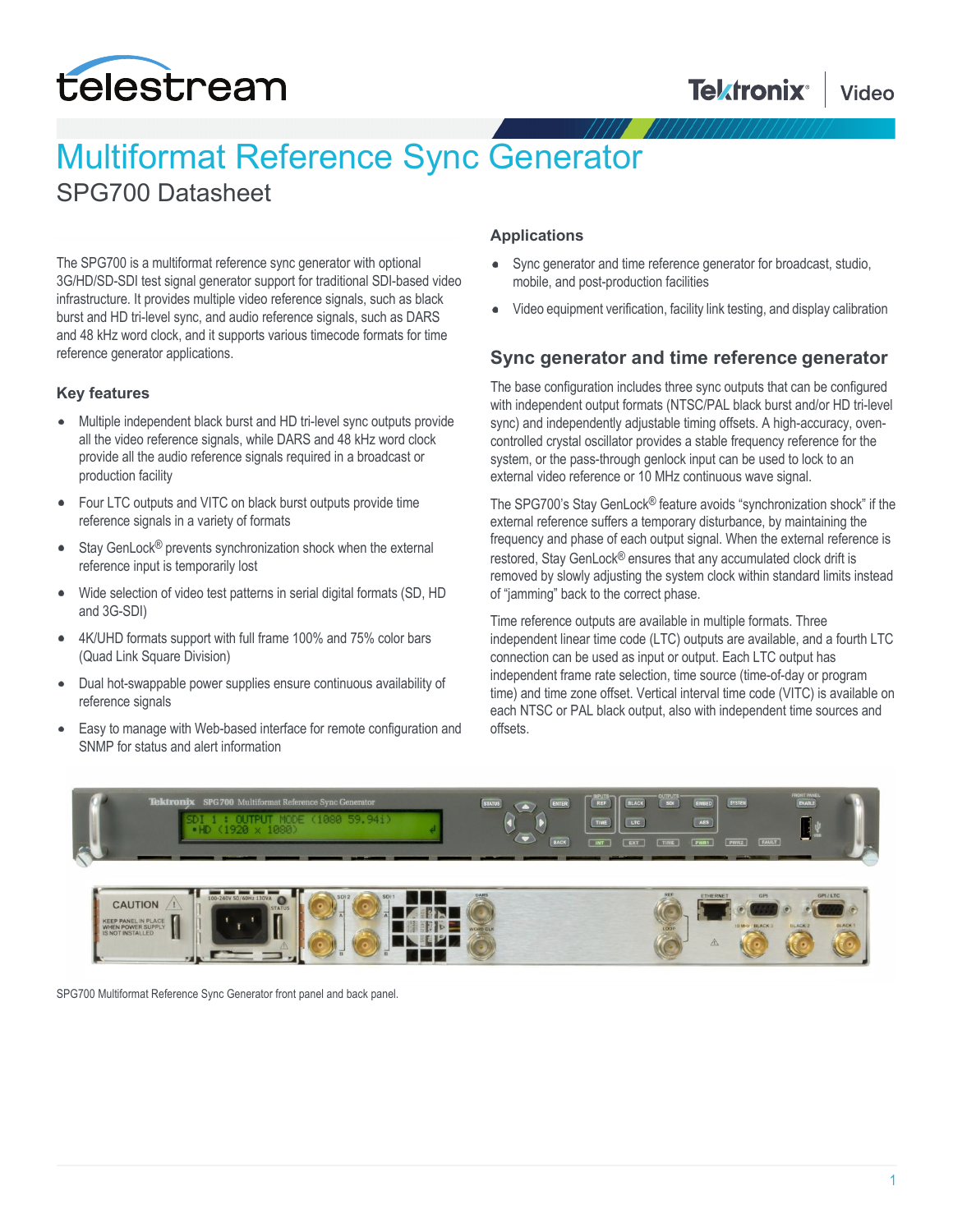### **Test signal outputs**

The SPG700 can be optionally configured with a variety of test signal outputs.

Option SDI adds two fully independent serial digital video generator channels of two outputs each. Each channel can be configured to any standard 3G/HD/SD-SDI format and frame rate. The selected test pattern can be generated on both outputs per channel, or one output can generate digital black.

A wide variety of standard test patterns are included, such as color bars, convergence grid, step scales, ramps, multiburst, SDI pathological test matrix and a real-time programmable zone plate generator. Bitmap images can be downloaded to the SPG700's flash memory for arbitrary user defined test patterns. ID text, burn-in time code, circle, and color logo overlays can be added to any test pattern, and several ancillary data packet types, including ancillary time code and user-defined packets, can be inserted into the SDI output signal.

The four SDI outputs can be configured to support 4K/UHD full frame, 100% and 75% color bars for quad link square division mode. This allows simple verification of your 4K/UHD workflow within the production studio or mobile truck. Note: VPIDs are compliant only to HD and 3G formats in 4K/UHD formats.

Also included is an audio/video delay test sequence, which in conjunction with a Telestream waveform monitor, can be used to ensure A/V delay compliance.

### **Audio reference signals**

Audio reference signals are available on the SPG700. The base configuration includes a 48 kHz word clock output and a Digital Audio Reference Signal (DARS) output.

Audio tone generation is also included with Option SDI as embedded audio on each of the SDI outputs.

### **Remote access**

The SPG700 includes a 10/100/1000BASE-T Ethernet interface for remote access to the instrument. A web-based user interface can be used for all configuration settings and for monitoring system status.

Alarm and key status information is also available via Simple Network Management Protocol (SNMP) messaging, enabling easy integration with network management systems. Remote control and alarm reporting is also available via a general purpose interface (GPI).

The SPG700 has a front-panel USB port that can be used to backup and restore presets and other user data, and to perform system firmware upgrades.

### **Optional backup power supply**

For mission-critical applications, the SPG700 can be configured with a second power supply module. Under normal operation, the designated backup supply is seldom used, ensuring that it has maximum remaining life should the primary supply fail. The backup supply is load-tested once each day to verify that it can serve as the primary supply if necessary.

The usage time of each supply is logged as "temperature-weighted hours", a metric that best estimates the calculated life of the supply. A front-panel LED will indicate when the supply is nearing its end-of-life.

If the primary supply is interrupted for any reason, the system will switch to the backup without any disruption to system operation. Power supply modules are hot-swappable for easy replacement, and feature a locking mechanism to prevent the power cable from accidental disconnection.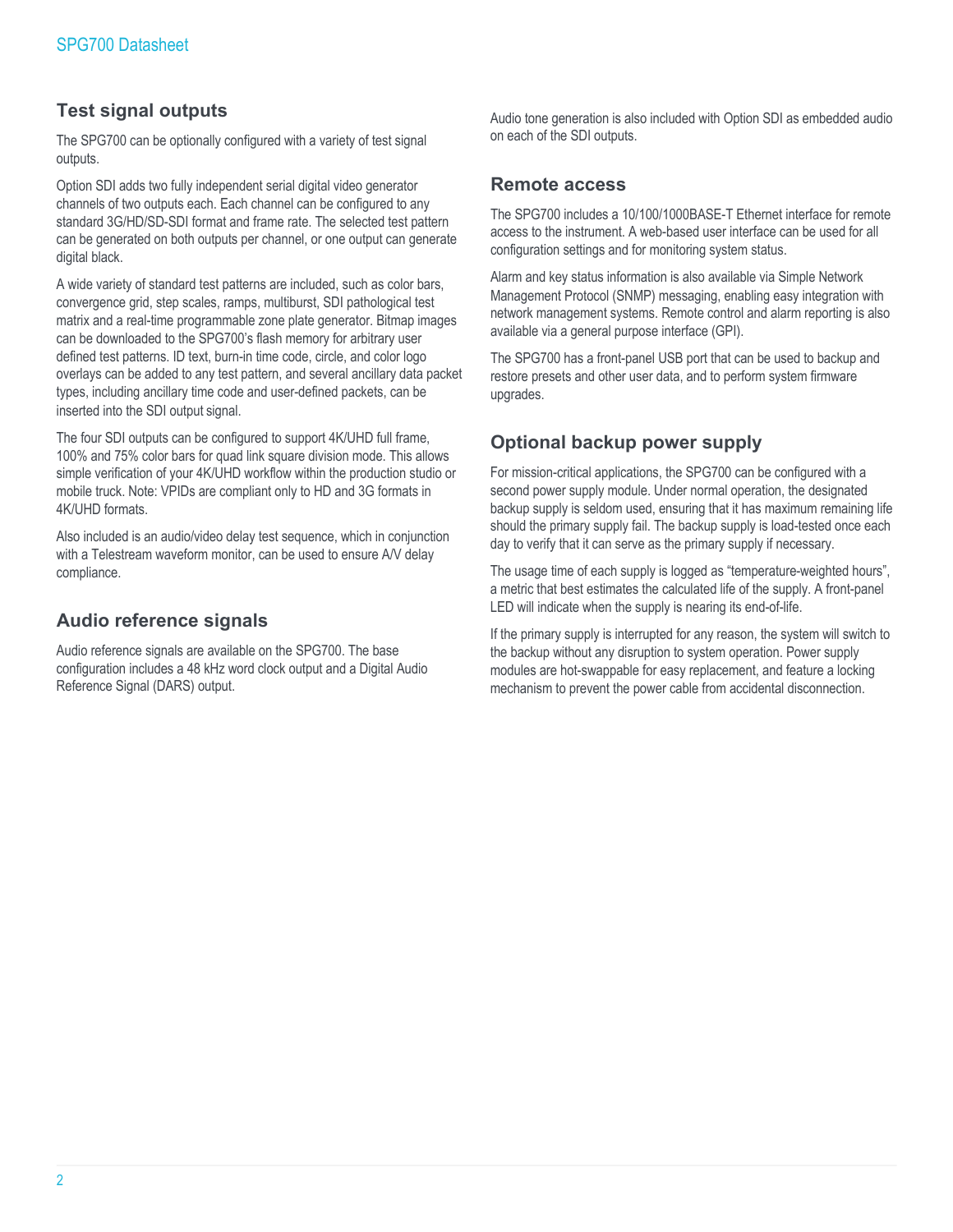# **Characteristics**

All specifications apply to all SPG700 configurations unless noted otherwise.

### **Reference input**

| Connector                    | BNC ×2, passive loop-through                                      |
|------------------------------|-------------------------------------------------------------------|
| Input impedance              | $75 \Omega$                                                       |
| Input signal                 |                                                                   |
| <b>NTSC/PAL black burst</b>  |                                                                   |
| HD tri-level sync            | 1080/60/59.94/501                                                 |
|                              | 1080/30/29.97/25/24/23.98P                                        |
|                              | 1080/24/23.98PsF                                                  |
|                              | 720/60/59.94/50P                                                  |
| 10 MHz continuous wave       |                                                                   |
| Amplitude range              | $-8$ dB to $+6$ dB                                                |
| S/N ratio                    | $>40$ dB                                                          |
| <b>SCH phase</b>             | $0 \pm 40^{\circ}$                                                |
| <b>Return loss</b>           | $\geq$ 30 dB at 300 kHz to 10 MHz                                 |
| Lock stability               |                                                                   |
| ±3 dB amplitude change       | $<1$ ns                                                           |
| Jitter with burst lock       | $< 0.5^\circ$                                                     |
| Jitter with sync lock        | $<1$ ns                                                           |
| Jitter with CW lock          | $<$ 1 ns (typ. 1 $^{\circ}$ )                                     |
| <b>Genlock input</b>         |                                                                   |
| Timing adjustment range      | Anywhere in the color frame                                       |
| Timing adjustment resolution | <0.5° of NTSC/PAL subcarrier, 1 ns with tri-level sync input      |
| <b>Color framing</b>         | Keeps accuracy even with ±45° SCH error of input reference signal |
| Genlock tune range           | $±7.5 \times 10^{-6}$                                             |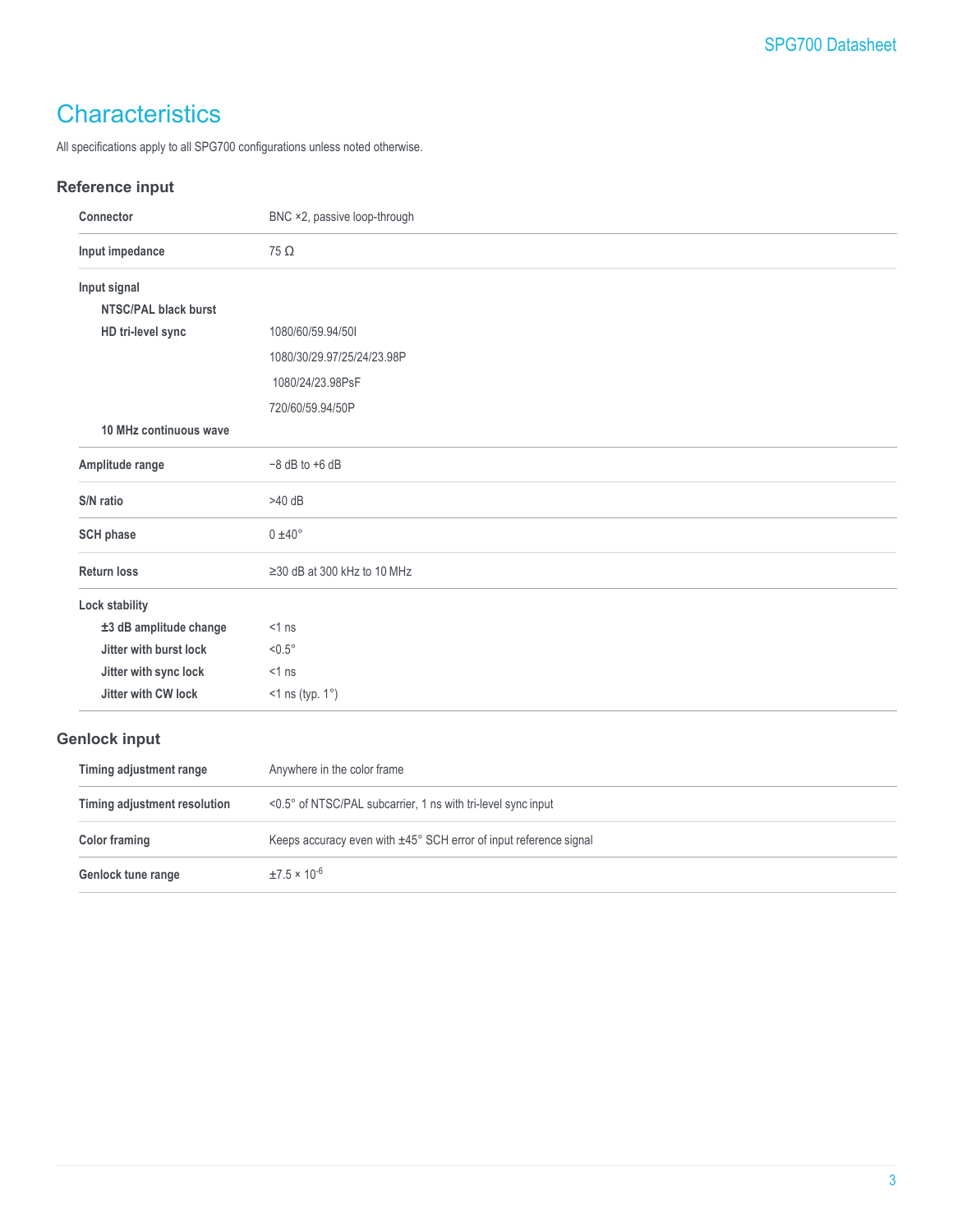### **Time reference input**

| <b>Source</b>              | LTC input or VITC read from NTSC/PAL genlock input                              |
|----------------------------|---------------------------------------------------------------------------------|
| Time zone offset           | $-23:59$ to $+23:59$                                                            |
| Daylight saving adjustment | Start/end from recurring calendar or manually scheduled, with adjustable offset |
| Leap second adjustment     | Inserted at 00:00 UTC on the scheduled date, or deferred up to 24 hours         |

### **LTC input**

| Connector             | Available through D-sub 15-pin connector; Optional break-out cable to XLR connector available          |
|-----------------------|--------------------------------------------------------------------------------------------------------|
| <b>Formats</b>        | 24 fps (24 Hz or 23.98 Hz), 25 fps, 30 fps, 30 fps drop-frame (29.97 Hz) per SMPTE 12M                 |
| Timing to video       | Compliant with SMPTE 12M and continues to operate over at least 90% of possible timing range           |
| Signal voltage range  | 0.5 to 10 $V_{p-p}$ differential, 1 to 5 $V_{p-p}$ single ended                                        |
| Noise tolerance       | -30 dB SNR RMS white noise with 10 kHz BW to the p-p signal level, or -10 dB SNR for 5 MHz white noise |
| Hum tolerance         | 0 dB hum-to-signal ratio                                                                               |
| <b>Error immunity</b> | 100 consecutive frames with consistent time code must be detected for time to be considered valid      |
| Input impedance       | Nominal 600 $\Omega$ differential, 300 $\Omega$ single ended                                           |

### **Reference outputs**

| <b>Number of outputs</b>   | 3 analog sync outputs                                                                                                                                                     |
|----------------------------|---------------------------------------------------------------------------------------------------------------------------------------------------------------------------|
| <b>Connector</b>           | $BNC \times 3$                                                                                                                                                            |
| <b>Formats</b>             | NTSC/PAL black burst, HD tri-level sync, 10 MHz continuous wave, or 1 PPS                                                                                                 |
| <b>Format combinations</b> |                                                                                                                                                                           |
| NTSC/PAL black burst       | Available on all outputs (BLACK 1-3)                                                                                                                                      |
| HD tri-level sync          | Black outputs 1-3 can independently produce any of the formats from the integer rate group (24,25,30,50,60 Hz) or the non-integer<br>rate group (23.98, 29.97, 59.94 Hz). |
| 10 MHz CW                  | BLACK 3 output only                                                                                                                                                       |
| Output impedance           | $75 \Omega$                                                                                                                                                               |
| <b>Return loss</b>         | $\geq$ 40 dB from 300 kHz to 5 MHz                                                                                                                                        |
|                            | $\geq$ 25 dB from 5 MHz to 30 MHz                                                                                                                                         |
|                            |                                                                                                                                                                           |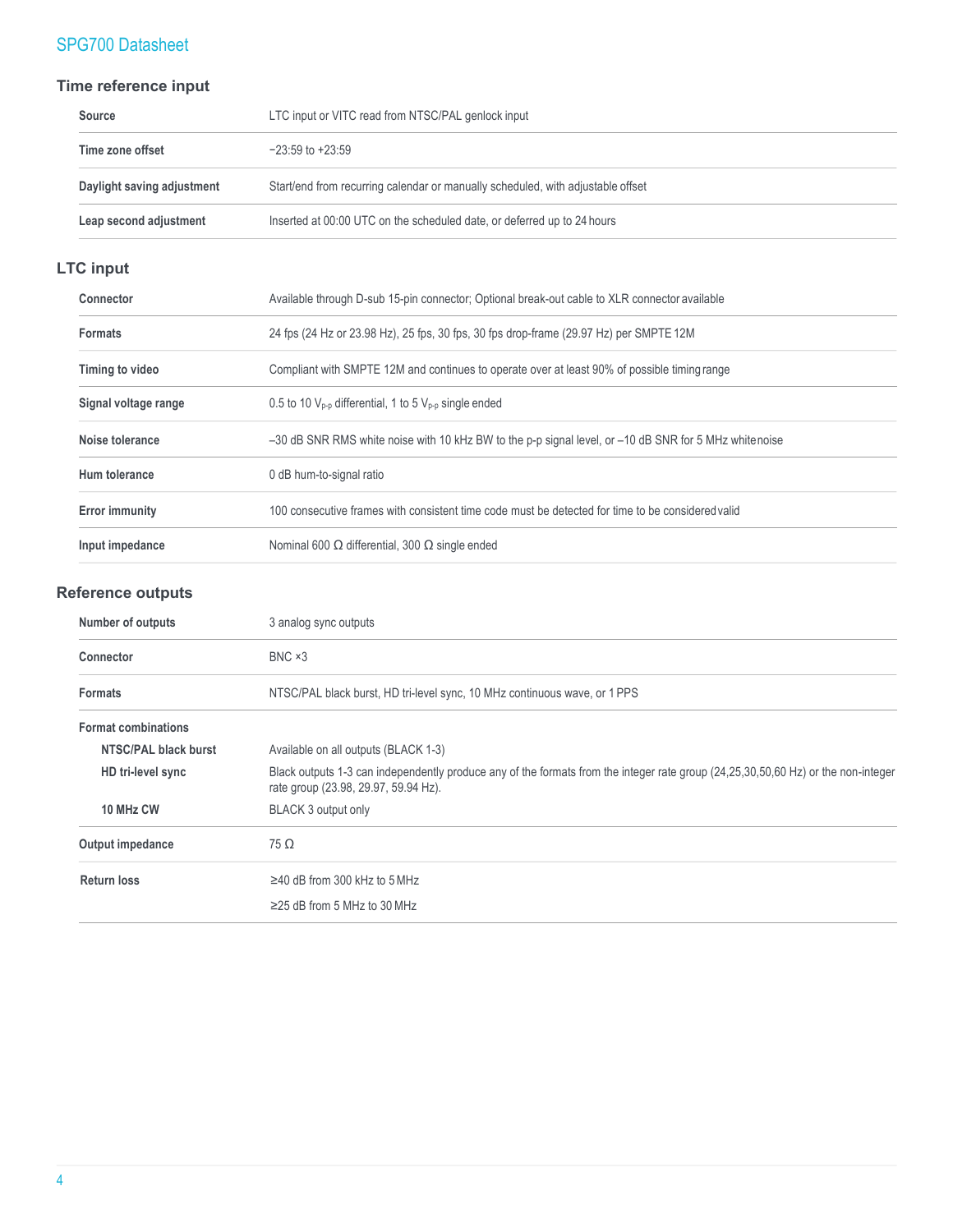### **Black burst outputs**

| <b>Standards</b>   | SMPTE 170M, ITU-R BT.1700-1, EBU N14, SMPTE RP154, RP318M-B           |
|--------------------|-----------------------------------------------------------------------|
| <b>Formats</b>     | NTSC-M (7.5 IRE black), NTSC-J (0 IRE black), PAL-B                   |
| <b>Time Code</b>   | Optional VITC insertion                                               |
| Line               | One or two lines, user selectable                                     |
| Source             | Time-of-day with adjustable offset, or program (elapsed) time counter |
| Amplitude accuracy | $±2\%$                                                                |
| <b>SCH phase</b>   | $< \pm 5^{\circ}$                                                     |
| Timing adjustment  | Independent per output                                                |
| Range              | Anywhere in the color frame                                           |
| <b>Resolution</b>  | Clock resolution 18.5 ns (1/54 MHz)                                   |
|                    | Fine resolution 0.1 ns on BLACK 1-3                                   |

### **HD tri-level sync outputs**

| <b>Standards</b>         | SMPTE 240M, 274M, 296M, RP211                                      |
|--------------------------|--------------------------------------------------------------------|
| <b>Formats</b>           | 1080/60/59.94/501                                                  |
|                          | Black 1-3 outputs: 1080/60/59.94/50/48/47.95/30/29.97/25/24/23.98P |
|                          | Black 4-5 outputs: 1080/30/29.97/25/24/23.98P                      |
|                          | 1080/24/23.98PsF                                                   |
|                          | 720/60/59.94/50P                                                   |
| Amplitude accuracy       | ±2%                                                                |
| <b>Timing adjustment</b> | Independent per output                                             |
| Range                    | Anywhere in the color frame                                        |
| <b>Resolution</b>        | Clock resolution 13.5 ns (1/74.25 MHz)                             |
|                          | Fine resolution 0.2 ns for BLACK 1-3                               |

### **LTC outputs**

| Number of outputs | 3 or 4 (LTC1 is selectable as input or output)                                                 |
|-------------------|------------------------------------------------------------------------------------------------|
| <b>Connector</b>  | Available through D-sub 15-pin connector; Optional break-out cable to XLR connectors available |
| <b>Formats</b>    | 24 fps (24 Hz or 23.98 Hz), 25 fps, 30 fps, 30 fps drop-frame (29.97 Hz) per SMPTE 12M         |
| <b>Source</b>     | Time-of-day with adjustable offset, or program (elapsed) time counter                          |
| Output amplitude  | $5 \text{ V } \pm 10\%$ , adjustable from 0.5 V to 5 V in 0.5 V steps                          |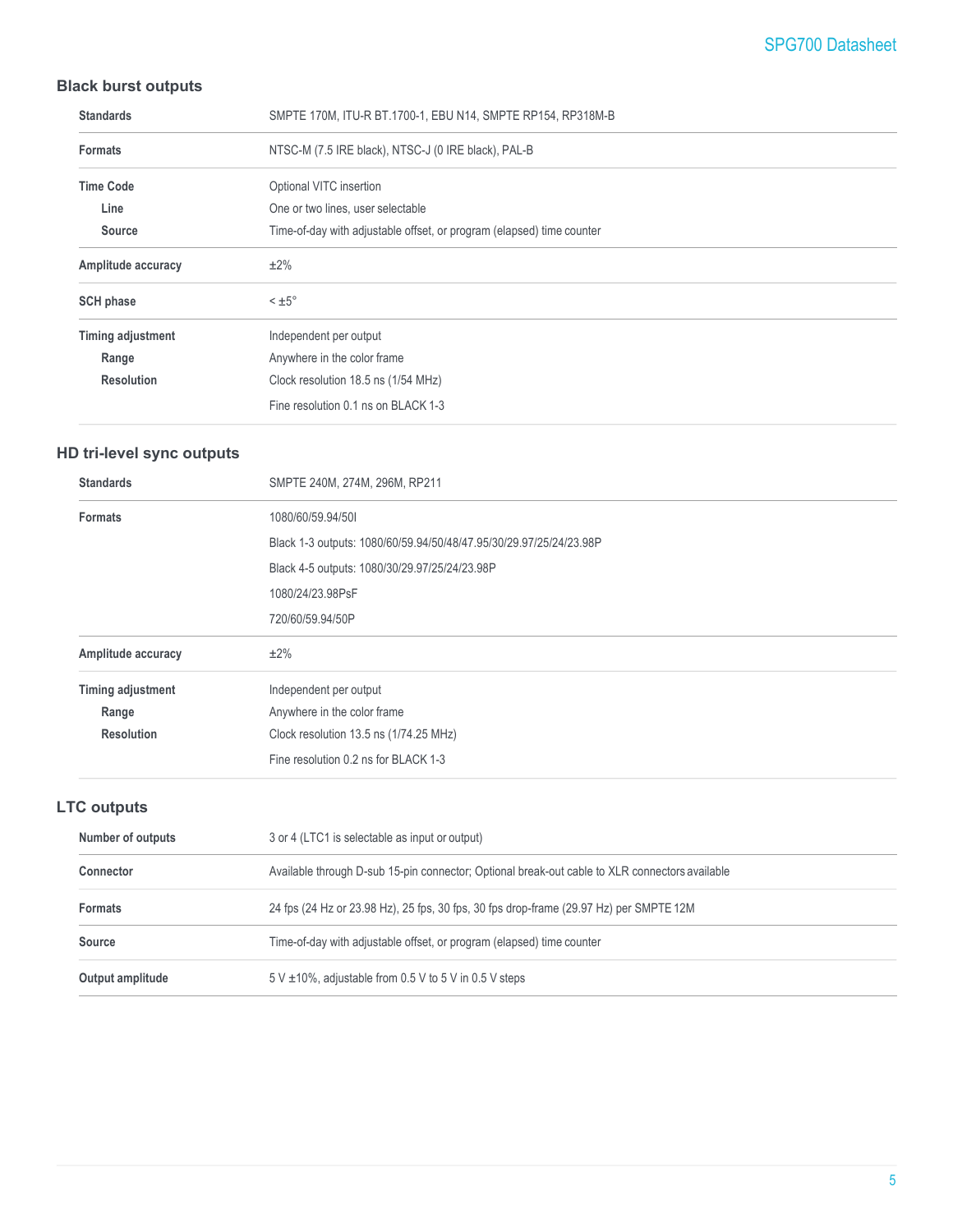### **Word clock output**

| Connector    | BNC ×1                                                          |
|--------------|-----------------------------------------------------------------|
| Output level | 5 V DC (CMOS compatible) or 1 V AC into 75 $\Omega$ (AES level) |
| Frequency    | 48 kHz                                                          |

### **Serial digital test signal outputs (Option SDI)**

| Number of outputs        | 2 independent test pattern generators with 2 outputs each                                        |
|--------------------------|--------------------------------------------------------------------------------------------------|
| Video signal             | Test pattern on both outputs or test pattern on one output and digital black on the secondoutput |
| Connector                | BNC ×4                                                                                           |
| Output impedance         | $75\Omega$                                                                                       |
| Output amplitude         | 800 mV <sub>p-p</sub> $\pm 3\%$                                                                  |
| Overshoot                | $\leq$ 1% (typical)                                                                              |
| <b>Rise/Fall time</b>    |                                                                                                  |
| <b>HD, 3G</b>            | ≤70 ps (typical) $(20-80%)$                                                                      |
| <b>SD</b>                | ≤700 ps (typical) (20-80%)                                                                       |
| <b>Jitter</b>            |                                                                                                  |
| <b>HD, 3G</b>            | $\leq$ 40 ps (typical) (alignment)                                                               |
|                          | $\leq$ 80 ps (typical) (timing)                                                                  |
| <b>SD</b>                | $\leq$ 200 ps (typical) (alignment)                                                              |
|                          | $\leq$ 200 ps (typical) (timing)                                                                 |
| <b>Timing adjustment</b> | Independent per generator channel                                                                |
| Range                    | Anywhere in the frame                                                                            |
| <b>Resolution</b>        | One clock cycle at the Y, G, or X pixel rate                                                     |
| <b>Return loss</b>       | $\ge$ 15 dB from 5 MHz to 2.5 GHz (typical)                                                      |
|                          | $\geq$ 10 dB from 2.5 GHz to 3 GHz (typical)                                                     |

### **Standard Definition (SD) output formats (Option SDI)**

| <b>Standards</b> | SMPTE 259M, 272M, 291M                                  |
|------------------|---------------------------------------------------------|
| <b>Bit rate</b>  | 270 Mb/s                                                |
| <b>Formats</b>   | 720×486/59.94/I (525 lines)<br>720×576/50/I (625 lines) |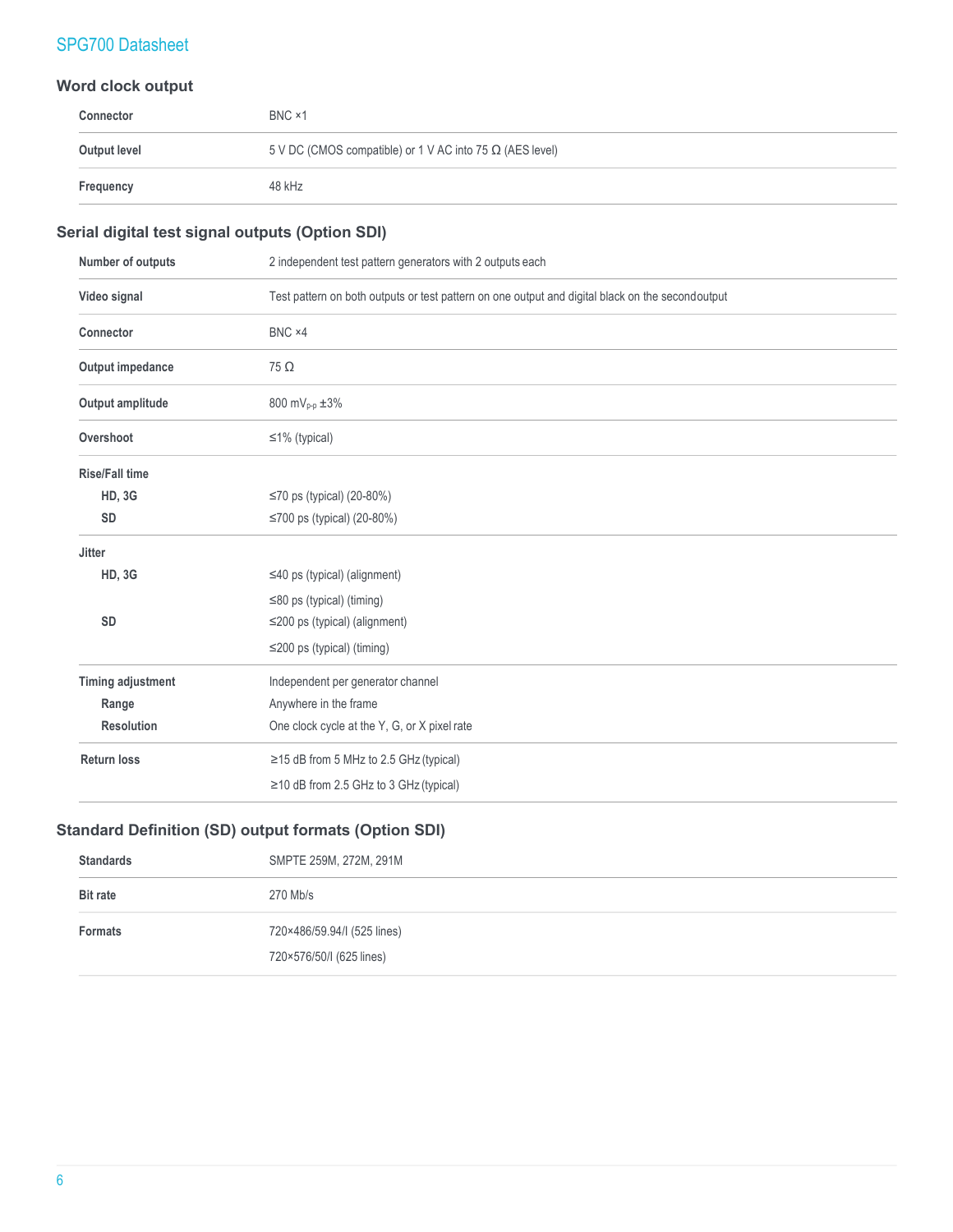### **High Definition (HD) output formats (Option SDI)**

| <b>Standards</b> | SMPTE 274M, 291M, 292M, 296M               |
|------------------|--------------------------------------------|
| <b>Bit rate</b>  | 1.485 Gb/s and 1.485/1.001 Gb/s            |
| <b>Formats</b>   | 1280×720/60/59.94/50/30/29.97/25/24/23.98P |
|                  | 1920×1080/60/59.94/50I                     |
|                  | 1920×1080/30/29.97/25/24/23.98P            |
|                  | 1920×1080/30/29.97/25/24/23.98PsF          |
|                  |                                            |

### **3 Gb/s output formats (Option SDI)**

| <b>Standards</b> | SMPTE 291M, 424M, 425-1                                     |
|------------------|-------------------------------------------------------------|
| <b>Bit rate</b>  | 2.97 Gb/s and 2.97/1.001 Gb/s                               |
| Alpha channel    | Same as Y/G channel or flat field (0% to 100% in 10% steps) |

|                   | Sample structure                                                               | <b>Frame/Field rates</b>                                         |  |
|-------------------|--------------------------------------------------------------------------------|------------------------------------------------------------------|--|
| Level A           |                                                                                |                                                                  |  |
| 1280×720          | 4:4:4 Y'C' <sub>B</sub> C' <sub>R</sub> (+A)/10-bit<br>4:4:4 R'G'B'(+A)/10-bit | 60/59.94/50/30/29.97/25/24/23.98P                                |  |
| 1920×1080         | 4:2:2 Y'C'BC'R/10-bit                                                          | 60/59.94/50P                                                     |  |
|                   | 4:4:4 Y'C'BC'R(+A)/10-bit<br>4:4:4 R'G'B'(+A)/10-bit                           | 60/59.94/501<br>30/29.97/25/24/23.98P<br>30/29.97/25/24/23.98PsF |  |
|                   | 4:4:4 Y'C'BC'R/12-bit<br>4:4:4 R'G'B'/12-bit                                   | 60/59.94/501<br>30/29.97/25/24/23.98P                            |  |
|                   | 4:2:2 Y'C' <sub>B</sub> C' <sub>R</sub> /12-bit                                | 60/59.94/501<br>30/29.97/25/24/23.98P<br>30/29.97/25/24/23.98PsF |  |
| 2048×1080         | 4:4:4 R'G'B'/12-bit<br>4:4:4 X'Y'Z'/12-bit                                     | 30/29.97/25/24/23.98P<br>30/29.97/25/24/23.98PsF                 |  |
| Level B Dual-Link |                                                                                |                                                                  |  |
| 1920×1080         | 4:2:2 Y'C'BC'R/10-bit                                                          | 60/59.94/50P                                                     |  |
|                   | 4:4:4 Y'C' <sub>B</sub> C' <sub>R</sub> (+A)/10-bit<br>4:4:4 R'G'B'(+A)/10-bit | 60/59.94/501<br>30/29.97/25/24/23.98P<br>30/29.97/25/24/23.98PsF |  |
|                   | 4:4:4 Y'C'BC'R/12-bit<br>4:4:4 R'G'B'/12-bit                                   | 60/59.94/501<br>30/29.97/25/24/23.98P<br>30/29.97/25/24/23.98PsF |  |
|                   | 4:2:2 Y'C'BC'R(+A)/12-bit                                                      | 60/59.94/501<br>30/29.97/25/24/23.98P<br>30/29.97/25/24/23.98PsF |  |
| 2048×1080         | 4:4:4 R'G'B'/12-bit<br>4:4:4 X'Y'Z'/12-bit                                     | 30/29.97/25/24/23.98P<br>30/29.97/25/24/23.98PsF                 |  |
|                   |                                                                                |                                                                  |  |
| 2× 1920×1080      | 4:2:2 Y'C'BC'R(+A)/10-bit                                                      | 60/59.94/501<br>30/29.97/25/24/23.98P<br>30/29.97/25/24/23.98PsF |  |
| 2× 1280×720       | 4:2:2 Y'C'BC'R(+A)/10-bit                                                      | 60/59.94/50/30/29.97/25/24/23.98P                                |  |
|                   | Format<br>Level B Dual-Stream                                                  |                                                                  |  |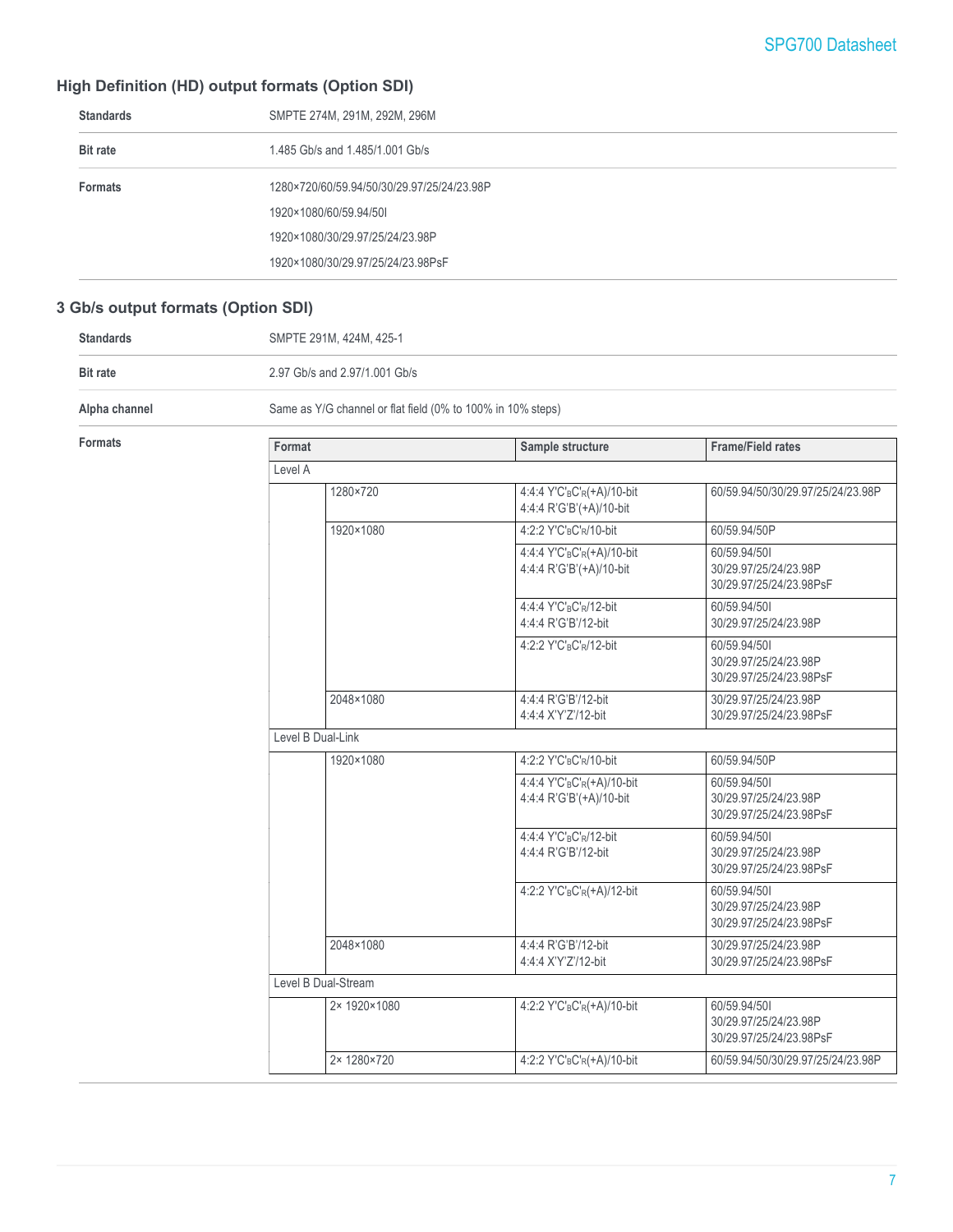### **4K/UHD outputs (Option SDI)**

| Output mode      | Quad Link Square Division                               |
|------------------|---------------------------------------------------------|
| <b>Standards</b> | All supported 3G/HD-SDI standards                       |
| <b>Formats</b>   | All supported 2048×1080 and 1920×1080 3G/HD-SDI formats |
| Test signals     | Full Frame 75% & 100% color bars only                   |

### **Test pattern output**

| <b>Color bars</b>         | 100%, 75%, SMPTE EG1, SMPTE RP219, SMPTE EG432-1                                                                                                                                                   |
|---------------------------|----------------------------------------------------------------------------------------------------------------------------------------------------------------------------------------------------|
| <b>Flat field</b>         | Full field 0% (Black), 50%, 100% (White), Red, Green, Blue, Cyan, Magenta, Yellow                                                                                                                  |
| <b>Linearity test</b>     | Ramp, Limit Ramp, Valid Ramp, Shallow Ramp Matrix, 5/10 Step Staircase                                                                                                                             |
| Monitor                   | Checkerboard, Clean Aperture, Convergence, Black-White Step Scale, Black-Dark Gray Step Scale, Pluge and Luma Reference,<br>Production Aperture, Window, SMPTE 303M Color Reference, ChromaDuMonde |
| <b>SDI pathological</b>   | Equalizer Test, PLL Test, SDI Matrix per SMPTE RP178/RP198                                                                                                                                         |
| <b>Frequency response</b> | Multiburst, Real-time parametric moving zone plate                                                                                                                                                 |
| <b>Pulses</b>             | 2T Pulse and Bar, Color Pulses, Co-siting Pulse                                                                                                                                                    |
| <b>Full-frame picture</b> | User-defined bitmap files (BMP format) can be downloaded to flash memory and displayed in any format                                                                                               |

### **Video overlay output**

| Logo               | 24-bit color bitmap file (BMP format) or 32-bit with transparency, up to 1920×1080 pixel size. Adjustable on-screen position.                                                                                                                                                                                                                                                   |
|--------------------|---------------------------------------------------------------------------------------------------------------------------------------------------------------------------------------------------------------------------------------------------------------------------------------------------------------------------------------------------------------------------------|
| <b>ID</b> text     | Programmable string from front-panel entry (printable ASCII characters) or downloaded text file (UTF-8 encoding) for any Unicode<br>characters. A preinstalled TrueType font is provided for Latin, Greek, and Cyrillic characters; an alternate TrueType font file may<br>be downloaded to support other character sets. Character size is adjustable (%APH, 0.1% resolution). |
| Burnt-in time code | On-screen display of the current time code value (HH:MM:SS:FF) for the output, updated every field. Character size is 10% APH.                                                                                                                                                                                                                                                  |
| Circle             | Adjustable diameter (%APH).                                                                                                                                                                                                                                                                                                                                                     |
| <b>Border</b>      | Text and circle overlays are rendered as near-white objects, with a selectable enclosing near-black bounding area.                                                                                                                                                                                                                                                              |
| <b>Blink</b>       | Text and circle overlays can blink on and off for dynamic on-screen activity.                                                                                                                                                                                                                                                                                                   |
| <b>Position</b>    | All overlay objects have adjustable on-screen position.                                                                                                                                                                                                                                                                                                                         |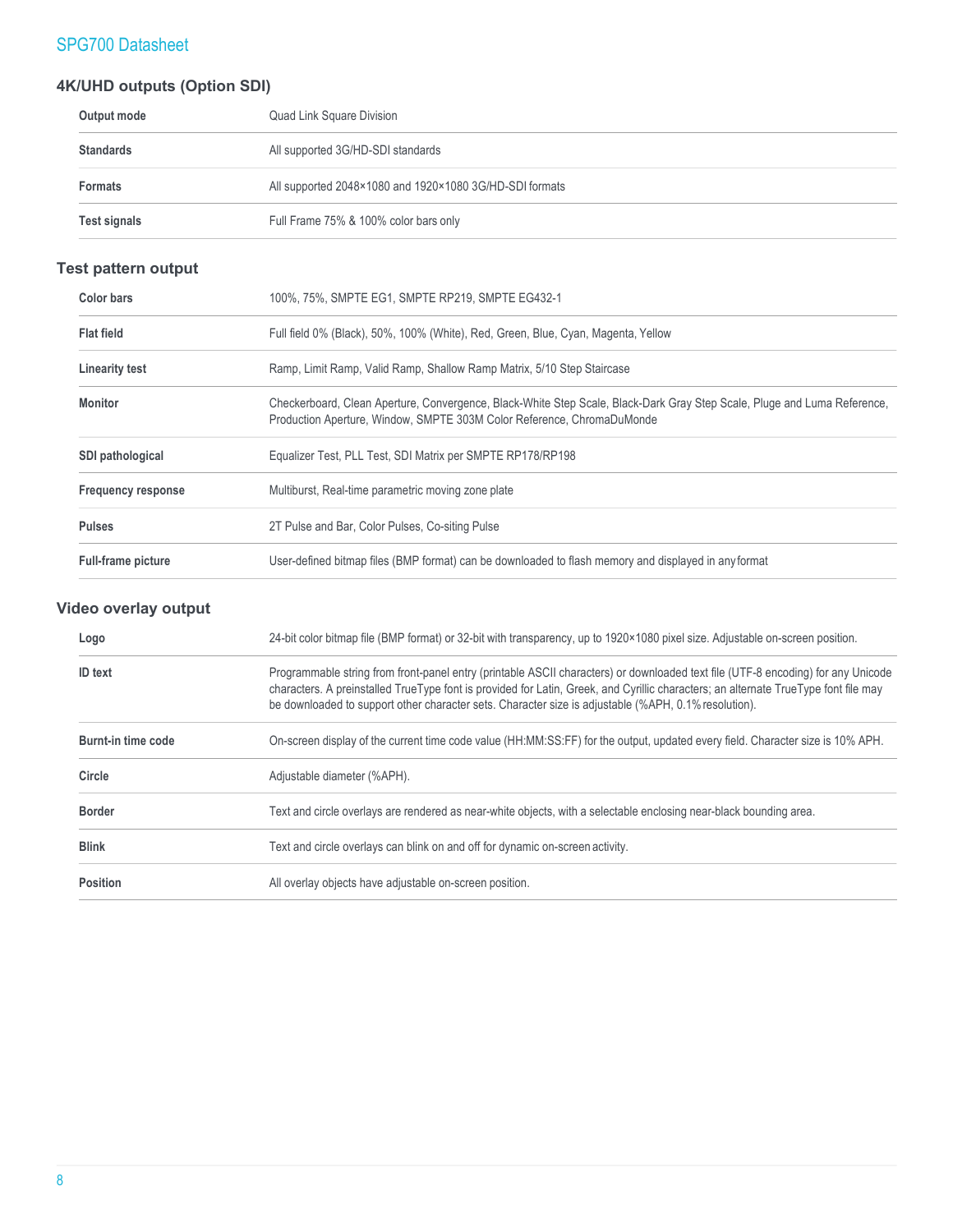### **Embedded audio output**

| <b>Standards</b>              | SMPTE 272M (SD), 299 (HD/3G)                         |
|-------------------------------|------------------------------------------------------|
| <b>Active channels</b>        | 16 channels (SD, HD, 3G-A), 32 channels (3G-B)       |
| Sample frequency              | 48 kHz                                               |
| Digital coding                | 24 bits (HD, 3G), 20 bits (SD)                       |
| Signal alignment              | Async. and Sync. (no frame #), Synchronous (frame #) |
| Tone frequency                | 10.0 Hz to 20000.0 Hz, 0.5 Hz resolution             |
| Level                         | $-60$ to 0 dBFS, 1 dB steps                          |
| <b>Channel identification</b> | Audible click, AES channel origin bytes              |

### **Ancillary data output**

| Error detection and handling | EDH packet inserted in SD-SDI signals per SMPTE RP165                                            |
|------------------------------|--------------------------------------------------------------------------------------------------|
| Video payload identifier     | Optional VPID insertion per SMPTE 352M                                                           |
| Ancillary time code          | Optional ATC insertion per SMPTE 12M-2                                                           |
| Format                       | ATC-LTC and/or ATC-VITC                                                                          |
| <b>Source</b>                | Time-of-day with adjustable offset, or program (elapsed) time counter                            |
| User-programmable ANC packet |                                                                                                  |
| Content                      | DID, SDID, DC, UDW (255), CS; Automatically calculate checksum and/or parity, or manual override |
| Location                     | Line number, sample offset, luma/chroma channel, virtual link (3G)                               |

# **DARS output**

**Mode** Continuous insertion or single packet

| 2 channels (1 AES/EBU pair)             |
|-----------------------------------------|
| 75 $\Omega$ , unbalanced                |
| BNC ×1                                  |
| $1 \pm 0.2$ V                           |
| No signal                               |
| 48 kHz (lock on video signal)           |
| Linear PCM, 20 or 24 s (2's complement) |
| Bi-phase mark                           |
|                                         |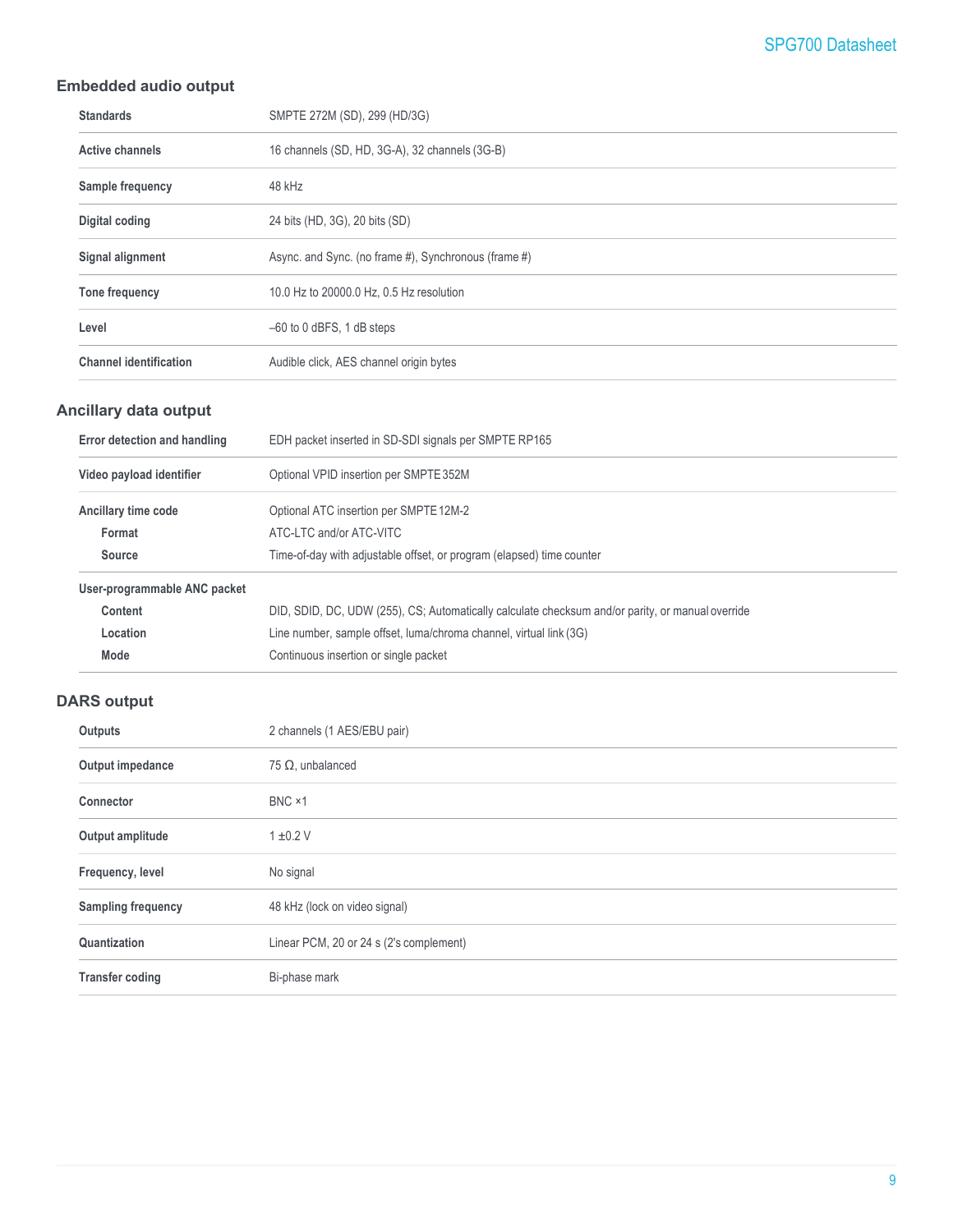### **Internal oscillator**

| Frequency accuracy in Internal | $\pm$ 135 × 10 <sup>-9</sup> over 1-year calibration interval.                                                          |
|--------------------------------|-------------------------------------------------------------------------------------------------------------------------|
| mode                           | Typically $\pm 10 \times 10^{-9}$ just after adjustment.                                                                |
| Frequency accuracy over        | $\pm$ 2 × 10 <sup>-9</sup> for $\pm$ 5 °C variation                                                                     |
| temperature                    | $+10 \times 10^{-9}$ for 0 to 50 °C                                                                                     |
| and shock                      | Frequency variation from vibration $\pm 25 \times 10^{-9}$ from 6 ms half-sine shocks over 20g                          |
| <b>Frequency drift</b>         | $\leq$ ±100 $\times$ 10 <sup>-9</sup> per year for internal and Stay GenLock <sup>®</sup> modes at constant temperature |

### **Remote access**

| Network interface | 10/100/1000 BASE-T                             |
|-------------------|------------------------------------------------|
| Configuration     | Web-based user interface, HTML with JavaScript |
| Management        | SNMP <sub>v2</sub>                             |

### **General Purpose Interface (GPI)**

| Connector           | Two outputs and one input also available on the same 15-pin D-sub connector as the LTC signals. Optional breakout cable makes<br>these available on BNC connectors. |
|---------------------|---------------------------------------------------------------------------------------------------------------------------------------------------------------------|
| Outputs             | Three, user-selectable to assert on specific events                                                                                                                 |
| 1, 2                | Assert on one of: loss of lock, near loss of lock, loss of input signal, or timer expiry                                                                            |
| 3                   | Assert on logical OR of any of: fan fault, loss of lock, near loss of lock, loss of genlock input                                                                   |
| <b>Output level</b> | $0.5 - 5$ V                                                                                                                                                         |
| Inputs              | Two (using 4 pins on connector)                                                                                                                                     |
|                     | User-selectable to jam sync or restart timer                                                                                                                        |
| 2                   | Three pins on connector to recall preset 1-7                                                                                                                        |
| Input level         | $0.8 - 2.4$ V                                                                                                                                                       |

### **Physical characteristics**

| <b>Dimensions</b> |                    |
|-------------------|--------------------|
| Height            | 44 mm (1.7 in.)    |
| Width             | 483 mm (19 in.)    |
| Depth             | 559 mm (21.5 in.)  |
| Weight (net)      | 4.85 kg (10.7 lb.) |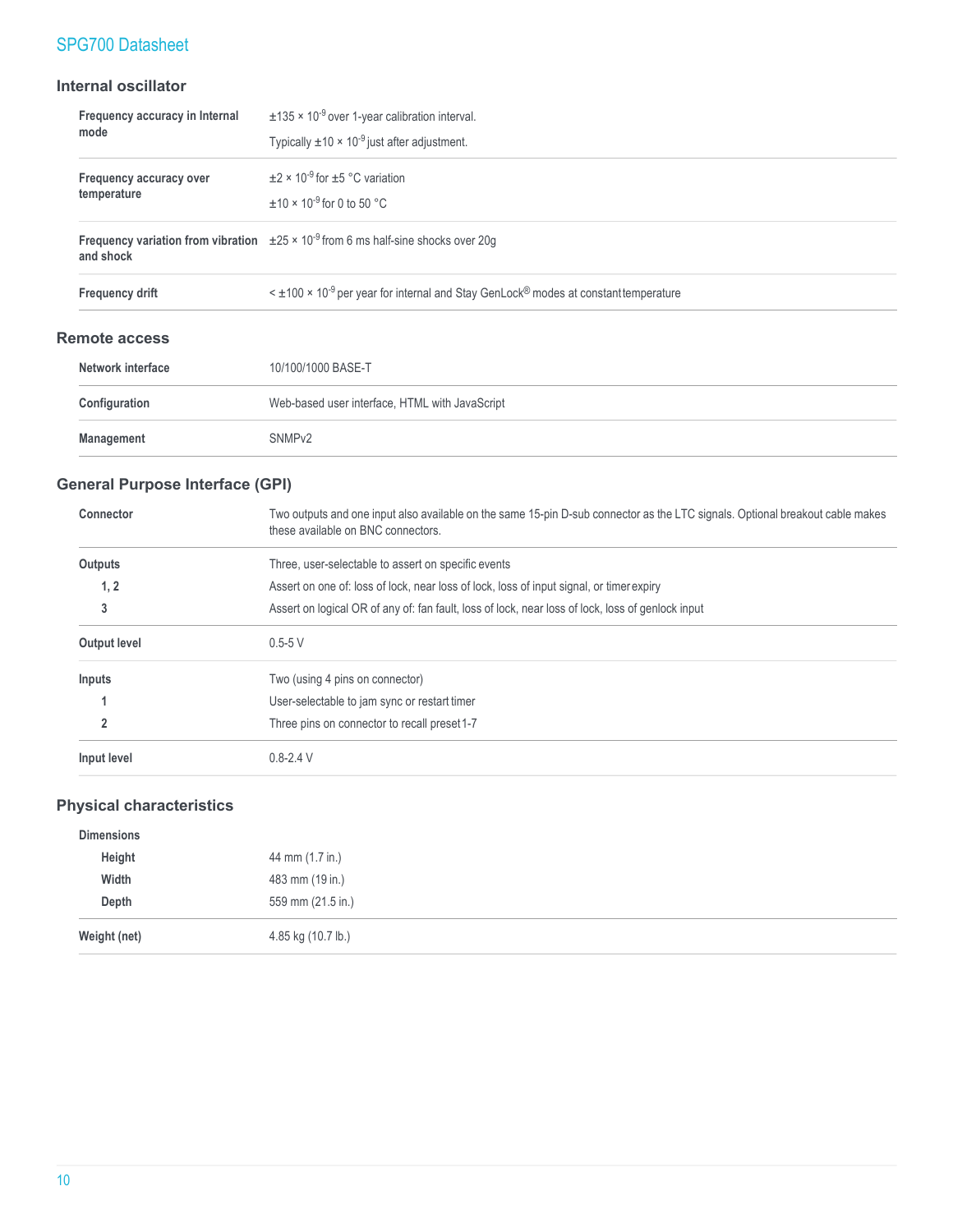### **Environmental**

| Power consumption | 130 VA (max) on active power supply input                |
|-------------------|----------------------------------------------------------|
|                   | 130 VA on backup supply input during 5 s daily load test |
| Temperature       | 0 to +50 $^{\circ}$ C                                    |
| <b>Altitude</b>   | $3,000$ m $(9,842$ ft.)                                  |
| Source voltage    | 100 to 240 VAC ±10%, 50/60 Hz                            |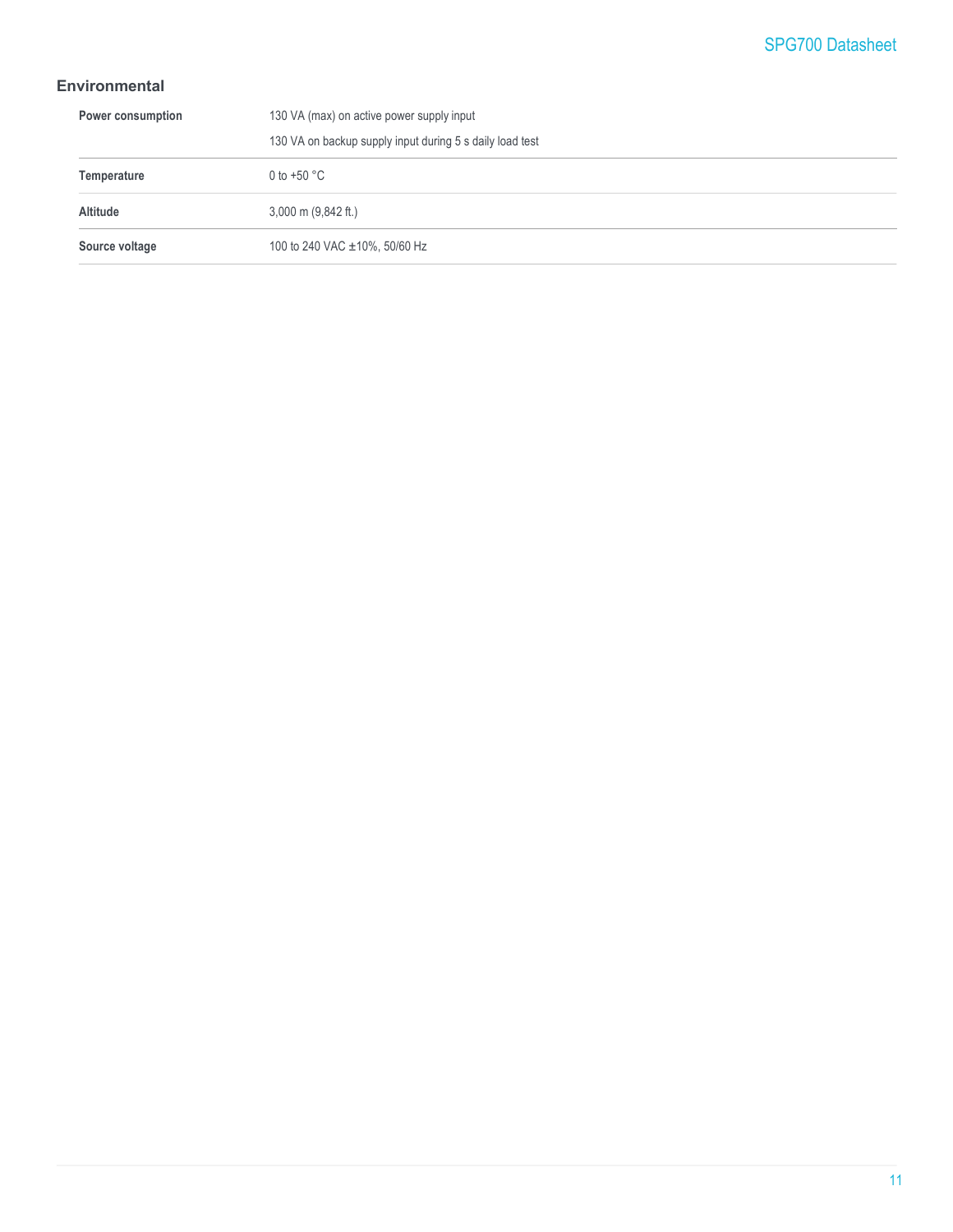# Ordering information

### **Models**

| <b>SPG700</b>             | Multiformat Reference Sync Generator base unit Includes: Genlock input with loop-through output, three analog composite black<br>or HD tri-level sync outputs, LTC input/outputs (4 out or 1 in/3 out), 48 kHz word clock and DARS outputs; general purpose<br>interface, 10/100/1000 Ethernet interface with Web UI support, SNMP support – 3G/HD/SD-SDI supportoptional |  |  |
|---------------------------|---------------------------------------------------------------------------------------------------------------------------------------------------------------------------------------------------------------------------------------------------------------------------------------------------------------------------------------------------------------------------|--|--|
| <b>Instrument options</b> |                                                                                                                                                                                                                                                                                                                                                                           |  |  |
| <b>Product option</b>     |                                                                                                                                                                                                                                                                                                                                                                           |  |  |
| Opt. SDI                  | Add two independent sets of 3G/HD/SD-SDI test and test/black signal generation outputs                                                                                                                                                                                                                                                                                    |  |  |
| <b>Accessory options</b>  |                                                                                                                                                                                                                                                                                                                                                                           |  |  |
| Opt. DPW                  | Add a second hot-swappable redundant (backup) power supply                                                                                                                                                                                                                                                                                                                |  |  |
| Opt. RACK                 | Add rackmount slides and rails kit for SPG700 (1 RU height, standard full depth)                                                                                                                                                                                                                                                                                          |  |  |
| Opt. XLR                  | Add an adapter cable (six feet long) from 15-pin D-sub GPI/LTC connector on the SPG700 to four XLR male connectors (for LTC<br>input/outputs) and three BNC male connectors (for GPI input/outputs)                                                                                                                                                                       |  |  |

### **Power plug options**

| Opt. A0             | North America power plug (115 V, 60 Hz)  |
|---------------------|------------------------------------------|
| Opt. A1             | Universal Euro power plug (220 V, 50 Hz) |
| Opt. A <sub>2</sub> | United Kingdom power plug (240 V, 50 Hz) |
| Opt. A <sub>3</sub> | Australia power plug (240 V, 50 Hz)      |
| Opt. A5             | Switzerland power plug (220 V, 50 Hz)    |
| Opt. A6             | Japan power plug (100 V, 50/60 Hz)       |
| Opt. A10            | China power plug (50 Hz)                 |
| <b>Opt. A11</b>     | India power plug (50 Hz)                 |
| Opt. A12            | Brazil power plug (60 Hz)                |
| Opt. A99            | No power cord                            |
|                     |                                          |

### **Service options**

| Opt. C <sub>3</sub> | <b>Calibration Service 3 Years</b>                                       |
|---------------------|--------------------------------------------------------------------------|
| Opt. C <sub>5</sub> | Calibration Service 5 Years                                              |
| Opt. D1             | <b>Calibration Data Report</b>                                           |
| Opt. D <sub>3</sub> | Calibration Data Report 3 Years (with Opt. C3)                           |
| Opt. D5             | Calibration Data Report 5 Years (with Opt. C5)                           |
| Opt. G3             | Complete Care 3 Years (includes loaner, scheduled calibration, and more) |
| Opt. G5             | Complete Care 5 Years (includes loaner, scheduled calibration, and more) |
| Opt. R <sub>3</sub> | Repair Service 3 Years (including warranty)                              |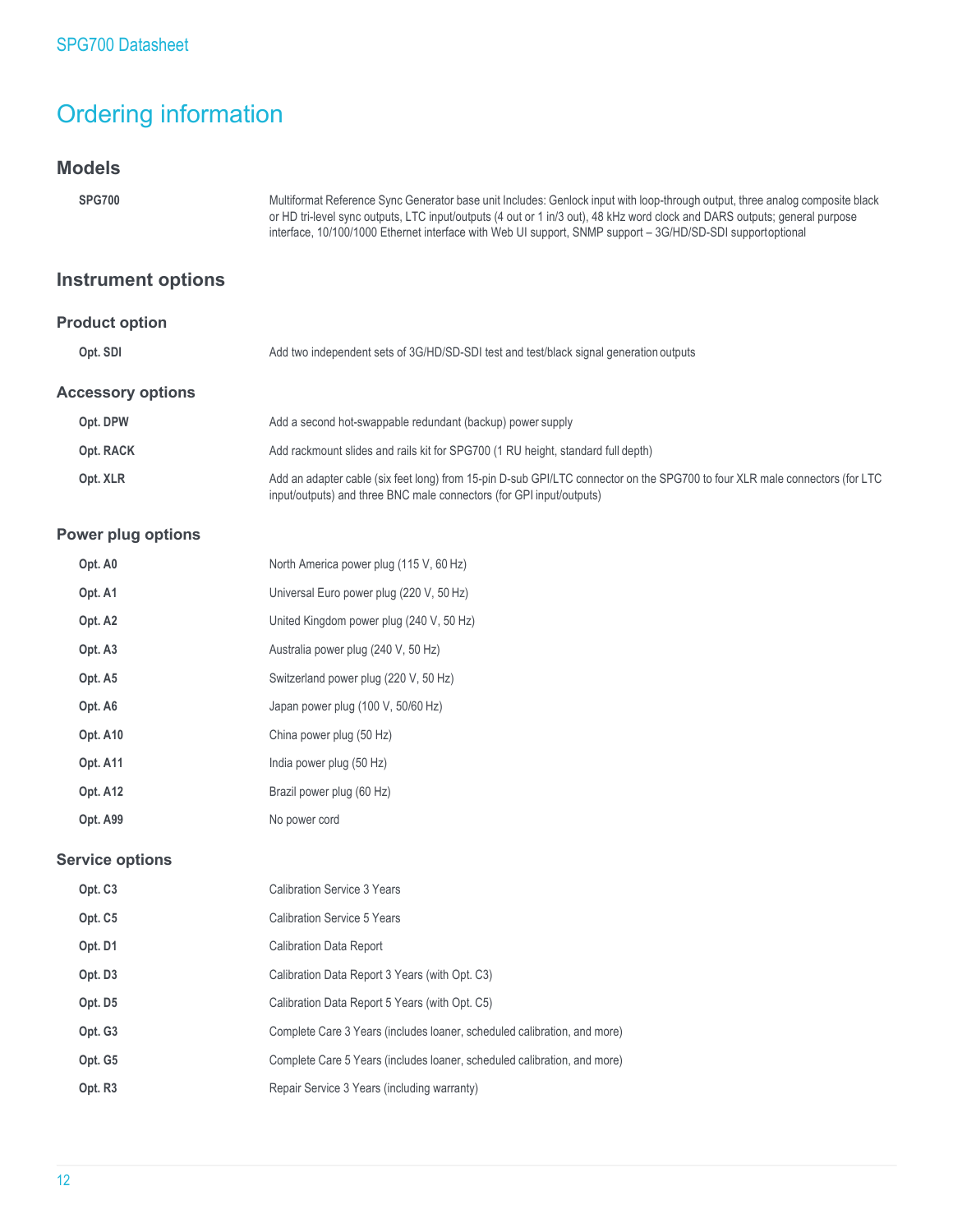| Opt. R3DW | Repair Service Coverage 3 Years (includes product warranty period). 3-year period starts at time of instrument purchase |
|-----------|-------------------------------------------------------------------------------------------------------------------------|
| Opt. R5   | Repair Service 5 Years (including warranty)                                                                             |
| Opt. R5DW | Repair Service Coverage 5 Years (includes product warranty period). 5-year period starts at time of instrument purchase |

### **SPG70UP field upgrades**

| Opt. DPW  | Add a replacement or second hot-swappable redundant (backup) power supply. A power cord option must also be specified. (See<br>Power plug options.)                                                 |
|-----------|-----------------------------------------------------------------------------------------------------------------------------------------------------------------------------------------------------|
| Opt. RACK | Add rackmount slides and rails kit for SPG700 (1 RU height, standard full depth)                                                                                                                    |
| Opt. XLR  | Add an adapter cable (six feet long) from 15-pin D-sub GPI/LTC connector on the SPG700 to four XLR male connectors (for LTC<br>input/outputs) and three BNC male connectors (for GPI input/outputs) |



Option XLR adapter cable

 $C \in$